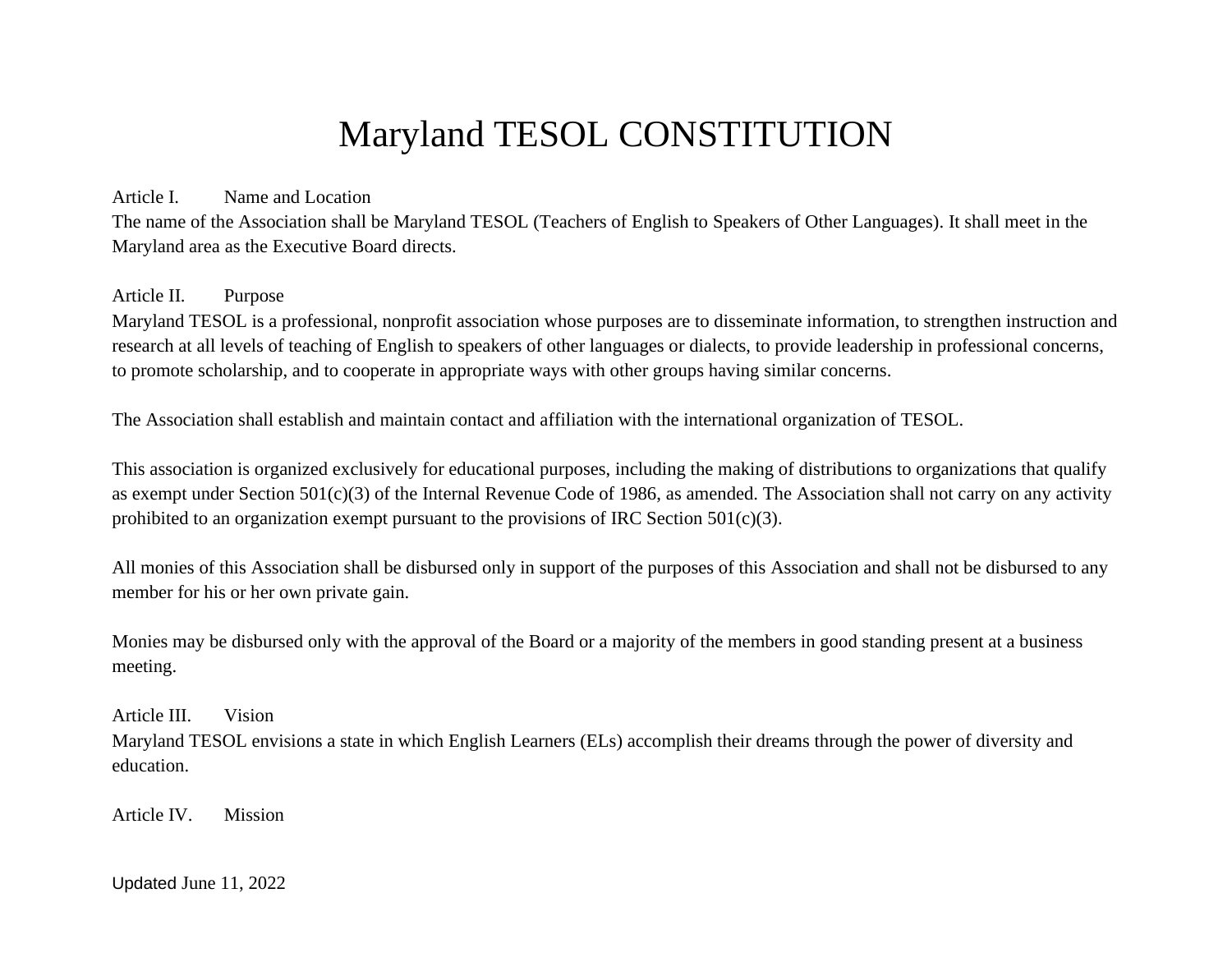Maryland TESOL provides learning and networking opportunities to advance the English language teaching profession and the success of English Learners (ELs).

Article V. Values and Principles

- **Education**: As a vehicle of empowerment
- **Diversity**: Appreciation of cultural and linguistic diversity
- **Quality**: Teacher development/support/best practices/knowledge/integrity
- **Collaboration**: Professional networking, advocacy, communication (across the state), global connectedness, inclusive environment/community

#### Article VI. Goals

## **I. Serve Professional Community**

- Network
- Share knowledge and expertise
- Provide professional learning opportunities
- Keep Maryland educators abreast of advances in the field
- Recognize educators' involvement and professional contributions

# **II. Advocate**

- Advocate for ELLs, professionals and the field
- Support/Inform policy and practice to increase equity in educational opportunities

# **III. Promote the Language Development of ELLs in Maryland**

- Support best practices
- Provide leadership opportunities in TESOL

# Article VII. Membership

Anyone who is interested in the education of speakers of other languages is eligible for membership. Members in good standing are those who have paid their dues. The membership year shall begin at the date of registration and expire the same date the following year.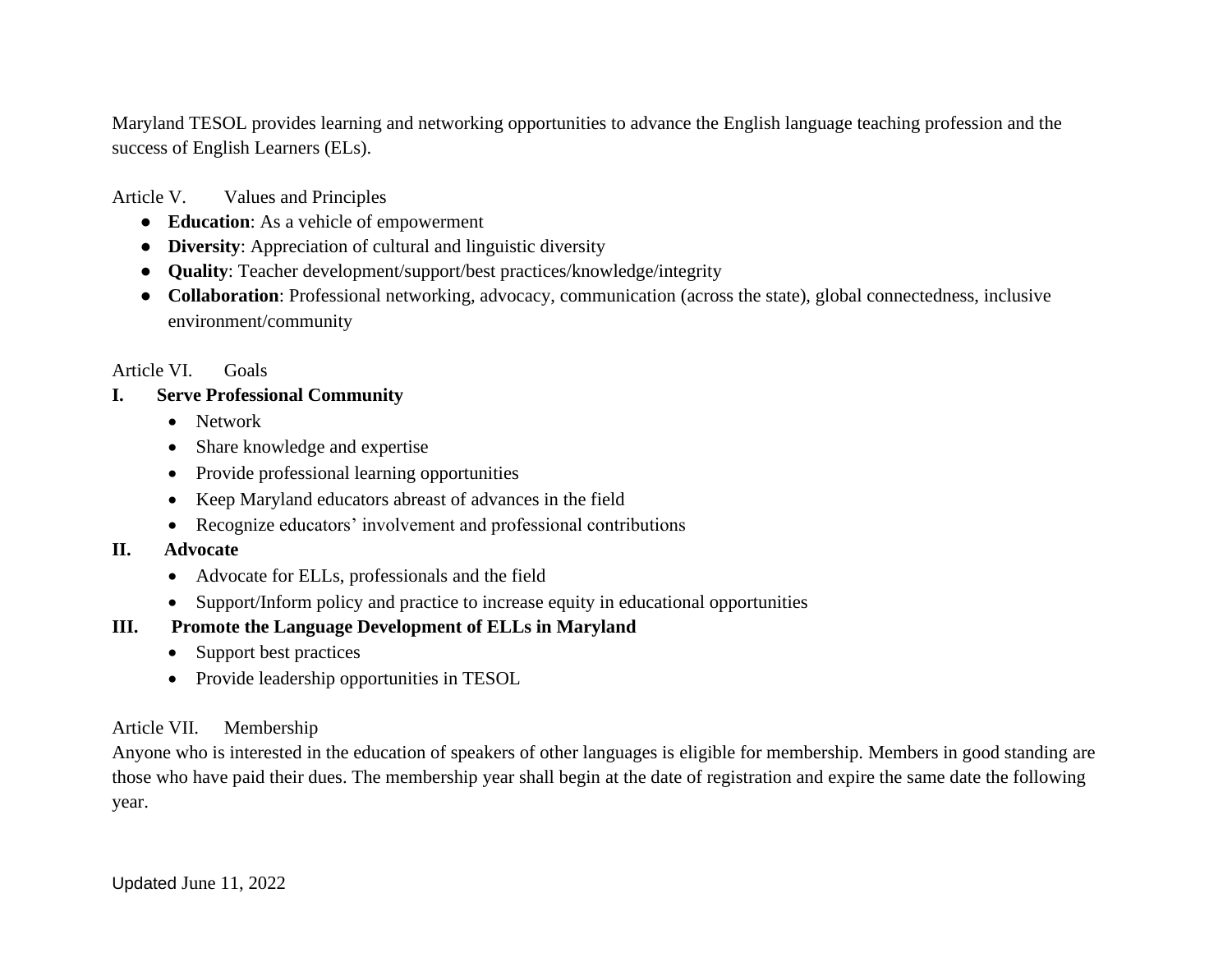Dues shall be paid annually in an amount to be determined by the majority of the Board.

# Article VIII. Board

# a. Definition and Duties of the Executive Board

The Executive Board consists of a President, a First Vice-President, a Second Vice-President, a Past President, a Secretary, and a Treasurer. The First Vice-President shall succeed to the Presidency, and the Second Vice-President shall succeed to the First Vice-Presidency. The President shall success to the Past Presidency. The term of office for the elected officers shall be one year, from the close of one Annual Meeting to the close of the next Annual Meeting. Presidents may not serve successive terms. The Treasurer and Secretary may serve multiple terms if approved for continuation of office at the Spring Dinner & Annual Meeting. Candidates for office must have served a minimum of one year on the Board and be members in good standing of Maryland TESOL.

# b. Definition and Duties of the Board

The Board consists of the members of the Executive Board, the Chairs and Chairs-elect from each Interest Section, the Technology & Digital Communication Coordinator, and the Newsletter Editor and Co-Editor. The Board shall provide broad guidance and longrange planning for the Association and control its funds. The Board shall direct the work of the Association under the general policies determined by the membership.

The President shall preside at all business meetings of the Association and at all meetings of the Board and Executive Board. The President shall serve as the Liaison Officer between Maryland TESOL and International TESOL. The President must be a member in good standing of International TESOL. The President shall appoint such special and standing committees as the Board deems necessary to the efficient operation of the Association. The President shall oversee the functioning of all special and standing committees not otherwise delegated herein. The President shall oversee the Association's archives with the Secretary.

The First Vice-President shall submit annual reports and copies of relevant documents to International TESOL. In the absence of the President, the presidential duties shall be assumed by the First Vice-President, who may be succeeded by the Second Vice-President. The First Vice-President must be a member in good standing of International TESOL. The First Vice-President is the Conference Chair of the Annual Maryland TESOL Fall Conference. He or she shall serve as Parliamentarian.

The Second Vice-President shall be responsible for planning the Spring Dinner & Annual Meeting. The Second Vice-President is the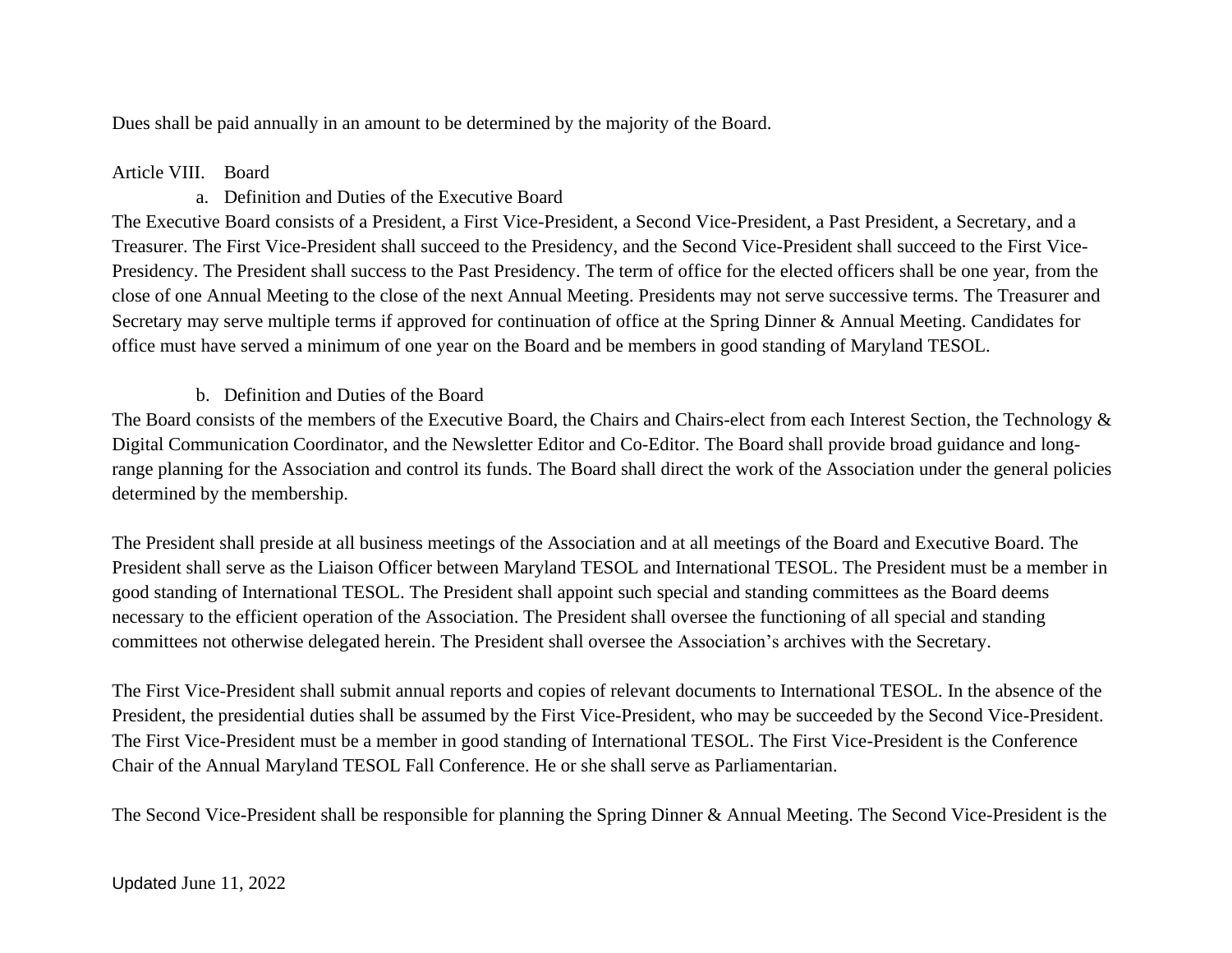Co-Chair of the Annual Maryland TESOL Fall Conference. He or she shall coordinate the scheduling of the Interest Sections' events.

The Past President shall assume the role of the Outreach & Marketing Specialist following his/her Presidency and may chair committees as directed by the President.

The Secretary shall take the minutes and maintain the Association's archives, shall notify Board members of all Board Meetings, and shall handle correspondence as directed by the President and the Board.

The Treasurer shall be responsible for conducting and recording all financial business of the Association. At the Spring Dinner & Annual Meeting, the Treasurer shall present to the membership an annual written financial report. The Treasurer shall present a proposed annual budget at the first board meeting.

There shall be two representatives from each Interest Section (IS). The Interest Sections are the Adult Education, Advocacy, Elementary Education, Graduate Student, Higher Education, Secondary Education, Teacher Education, Western Maryland, and Eastern Shore Interest Sections. The Interest Section representatives shall be a Chair and Chair-Elect. Each shall serve one-year terms. The Chair-Elect will succeed to Chair. The Chair-Elect will be elected on alternate years. If there is a vacancy, the President may appoint an Interest Section representative for the remainder of the year. The representatives shall advocate for their respective Interest Section.

The Advocacy IS will respond to ESL/ESOL issues brought up by members and initiate the drafting of position papers. The Advocacy IS will distribute a draft of any position paper to the general membership and the Board for feedback. The Advocacy IS will review feedback received and revise the proposed position paper(s). Once agreed on by the Chair and Chair-Elect, they are sent to the Board for final approval that requires a vote of 75% in favor. A position paper approved by the Board is the basis for actions planned by the Advocacy IS. Actions deemed urgent by the Advocacy IS can be presented to the Board for its approval which constitutes 75% of board respondents.

The Newsletter Editor and Co-Editor ("Editors") shall be responsible for publication of the Newsletter at intervals determined by the Board. The term of office for the Editors is one year, but the Editors may serve multiple terms if approved for continuation of office at the Spring Dinner & Annual Meeting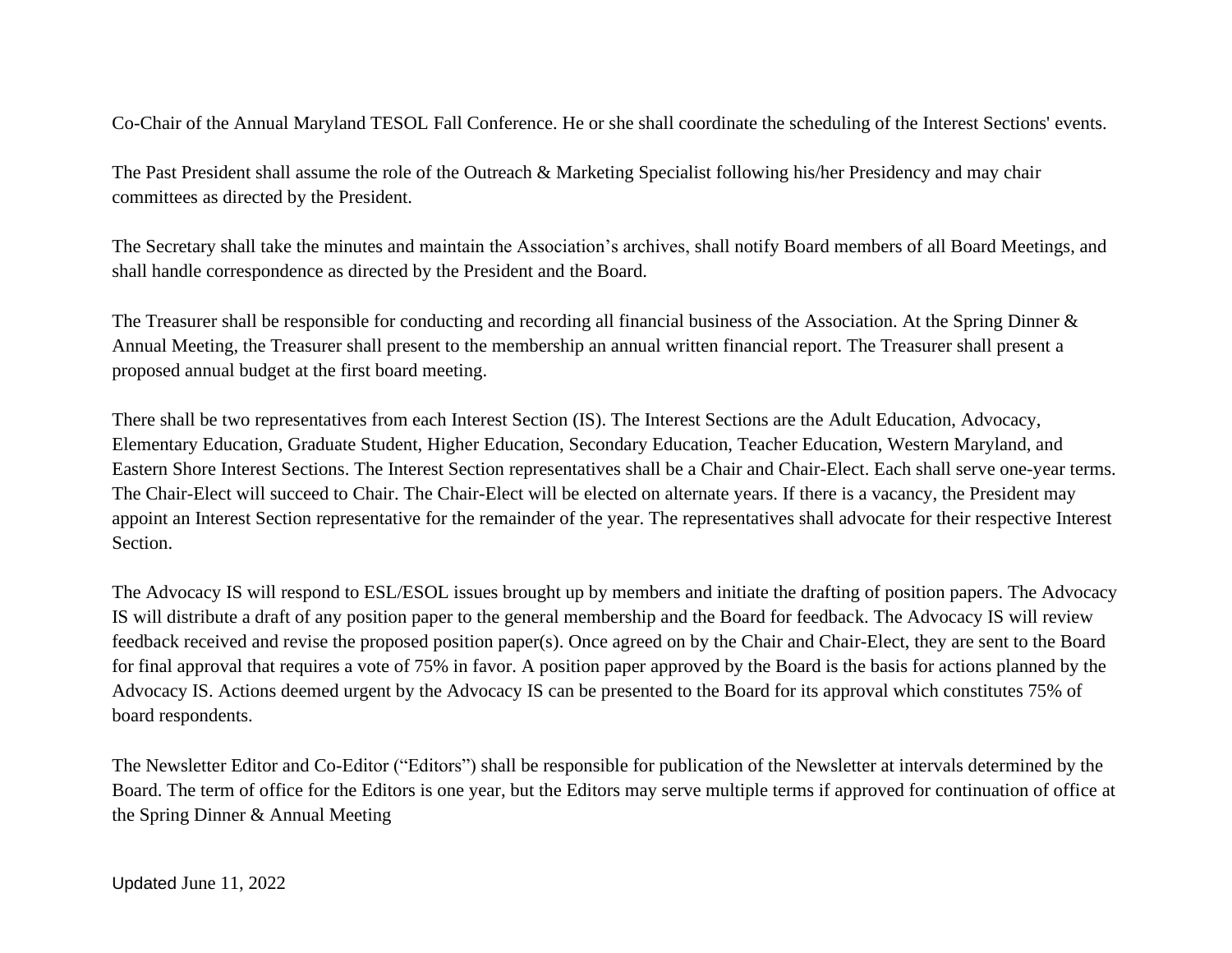There shall be one Technology & Digital Communication Coordinator who shall be responsible for monitoring communication with membership and generating reports. The term of office for the Technology and Digital Communication Coordinator is one year, but the Technology and Digital Communication Coordinator may serve multiple terms if approved for continuation of office at the Spring Dinner & Annual Meeting.

#### c. Vacancies

Vacancies (except Past President) should be filled by an appointment of the President in accordance with the qualifications required for said vacancy and with the approval of the Executive Board. If the office of the President becomes vacant, the First Vice-President shall serve as President for the remainder of that term and may succeed himself/herself for the Presidency for the following year. Any appointee to the office of the First Vice-President shall not be considered President-elect.

# d. Voting

All members of the Board shall have the right to vote. All members of the Executive Board except the Secretary shall have the right to vote on Executive Board decisions. A vote shall take place when a quorum of 50% of the Board is reached either at a meeting or via an online platform. A majority vote shall be considered as binding for all Board decisions.

# e. Attendance

The Board shall consider it a duty of office to attend all board meetings, the Annual Maryland TESOL Fall Conference, and Spring Dinner & Annual Meeting. If a board member has two unexcused absences from board meetings, the board member is to receive a warning from the President. If a board member has three unexcused absences from board meetings, the board member is to be dropped from the board. Acceptance of excuses will be solely the purview of the President and will depend on two things: the nature of the life event that is interfering with attendance, and the diligence with which the board member continues to try to meet his or her obligations on the Board.

# Article IX. Committees

- a. Standing Committees
	- i. Nominating Committee

The Nominating Committee shall consist of the President, the Past President, and a representative (appointed by the President) from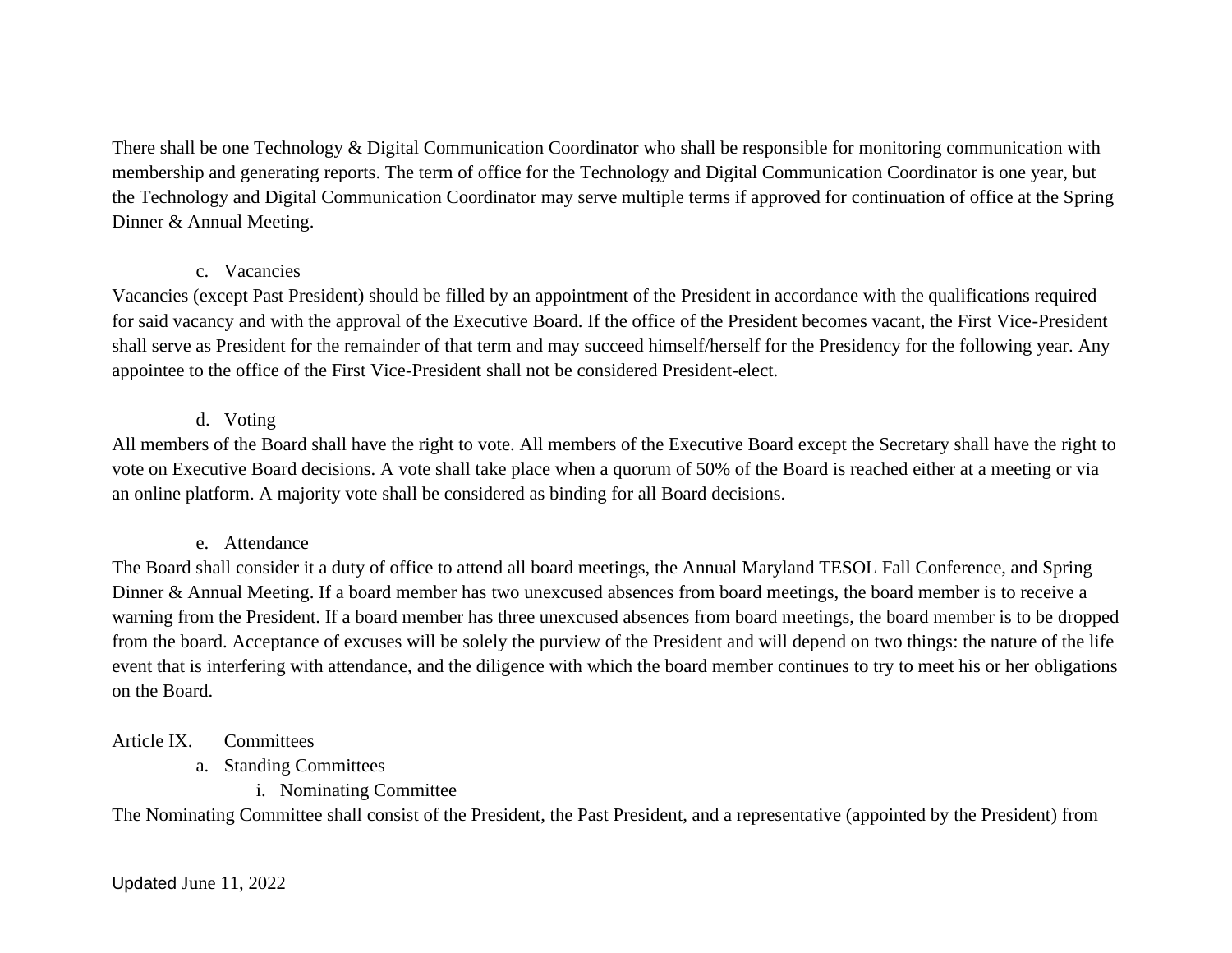each Interest Section.

ii. Finance Committee

The Finance Committee shall consist of the President, the First Vice-President, the Second Vice-President, and the Treasurer. The committee shall assist the Treasurer in reviewing the collection and disbursement of funds and assist in preparation of the budget for the following year.

iii. Awards Committee

The Committee shall consist of five members. It shall be made up of four members who currently serve on the Board. The fifth member shall be the current Past President. It is recommended that the Committee reflects the diversity of the Interest Sections. The President appoints the Award Committee. The President has full discretion to select the members of the Committee, including the Chair. Newly elected members of Maryland TESOL's Interests Sections are given first consideration.

b. Ad Hoc Committees

The President with Board approval shall establish Ad Hoc committees.

Article X. Elections & Nominations

a. Elections

The election of officers shall be by closed ballot of members in good standing present during the Annual Meeting and shall include proxy, mail-in, and electronic votes received prior to the Meeting. A majority vote shall determine all elected officers. In all cases, the election results shall be made final prior to the conclusion of the Annual Meeting. All candidates for office must be members in good standing of Maryland TESOL.

b. Nominations

This Nominating Committee shall present a slate of candidates for office with a short resume for each nominee to the Secretary for distribution to all members in good standing at least 30 days before the Spring Dinner & Annual Meeting.

In addition, any member in good standing may become a candidate by a petition signed by at least five other members in good standing. The Petition and a short resume must be sent to the Nominating Committee and postmarked no later than 45 days prior to the opening of the Spring Dinner & Annual Meeting.

Article XI. Meetings

Updated June 11, 2022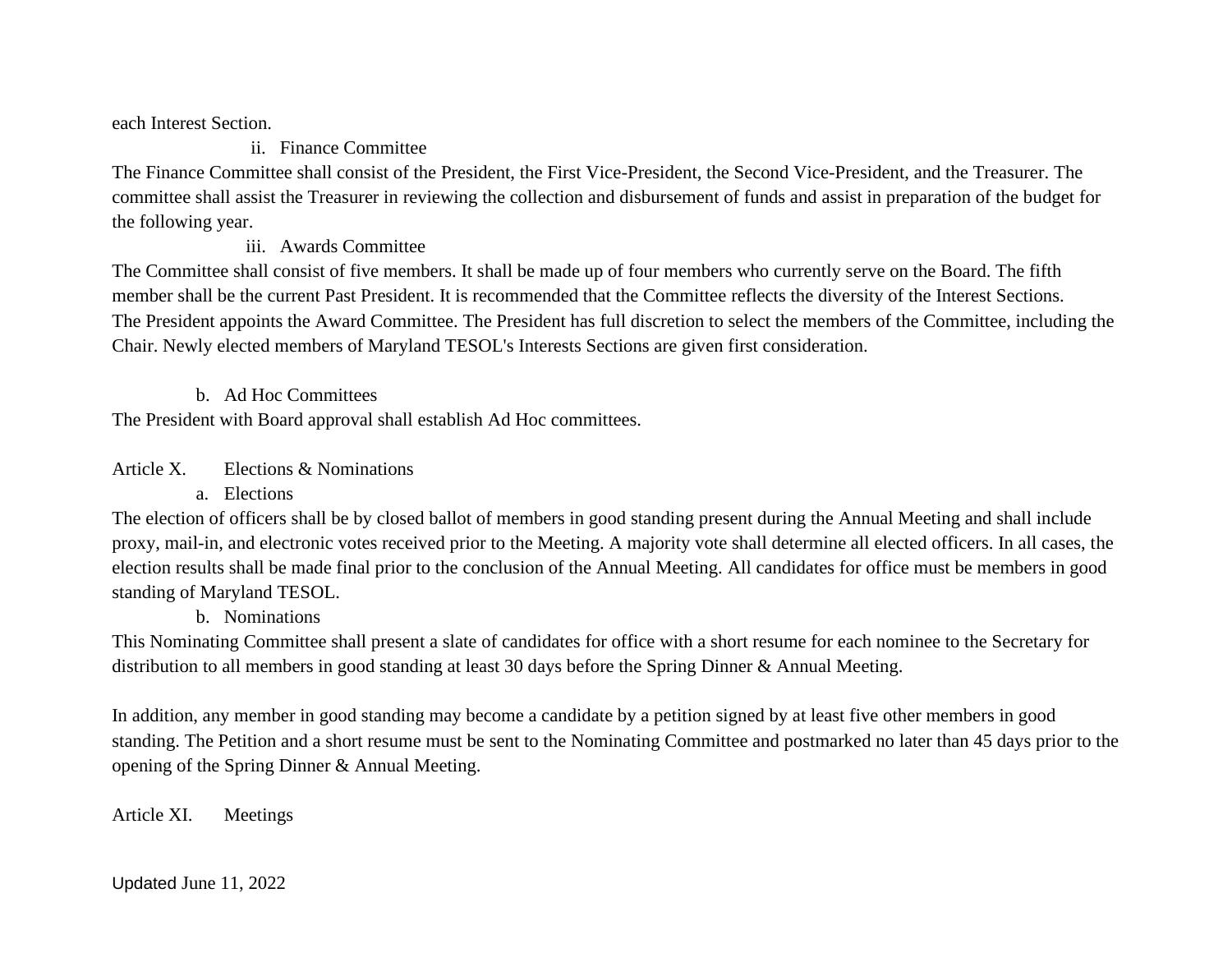There shall be one Spring Dinner & Annual Meeting and at least one additional Executive Board Meeting each calendar year. The Annual Meeting shall be held each year in April, May, or June at a place and time agreed upon by the Board. The Board may call special meetings of the general membership.

#### Article XII. Earnings

No part of the net earnings of this Association shall inure to the benefit of, or be distributed to, its members, trustees, or other private persons, except that the Association shall be authorized and empowered to pay reasonable compensation for the services rendered and to make payments and distributions in furtherance of the purposes set forth in Article II hereof. The Association shall not participate in, or intervene in (including the Publishing or distribution of statements) any political campaign on behalf of any candidate for public office. Notwithstanding any other provision of this constitution, the Association shall not carry on any activities prohibited to an organization exempt from federal income tax under Section 501(c)(3) of the Internal Revenue Code of 1986, as amended.

#### Article XIII. Dissolution

Upon the dissolution of the Association, the Executive Board shall first pay or make provision for the payment of all of the liabilities of the Association and then dispose of all the assets of the Association in such manner or to such organization or organizations, established and operated exclusively for charitable or educational purposes as shall at the same time qualify as an exempt organization under Section 501 (c) (3).

All finances or properties of this Association will become sole properties of the international TESOL organization or another nonprofit organization of like interests.

#### Article XIV. Amendments

Proposed amendments to this Constitution may be initiated by simple majority of the Board or may be submitted to the President in a petition which is signed by one-tenth of the membership in good standing. The Secretary shall notify all of the membership of any proposed amendments to the constitution by mail at least 30 days before the Annual Meeting or a special meeting called by the Board. To become effective, any such proposed amendment must be ratified by a two-thirds majority of the ballets cast at the Annual Meeting, whether cast in person, by mail, or proxy.

Article XV. Standard Authority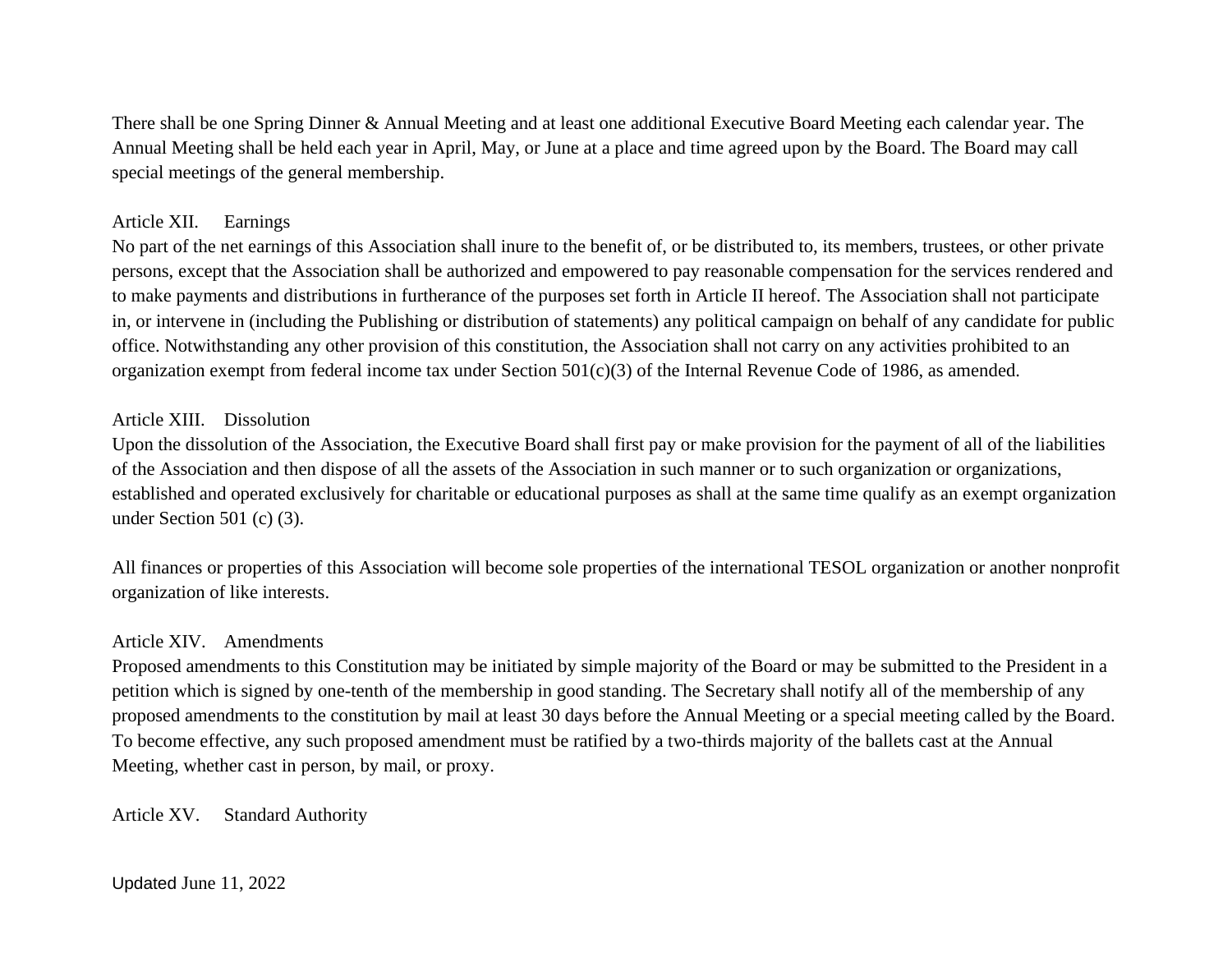The rules in the latest edition of Sturgis Standard Code of Parliamentary Procedure shall govern the Association in all cases to which they are applicable and in which they are not inconsistent with this Constitution and Bylaws.

## Article XVI. Adoption

The adoption of this Constitution shall be by ballots with two-thirds of those members in good standing present at the first business meeting.

#### BYLAWS

#### I. Types of Awards & Grants

a. Awards

#### **i. Ann Beusch Distinguished Service Award**

#### Purpose

The award was established to honor the accomplishments of former Supervisor of Foreign Languages and ESOL of the State of Maryland, Ann Beusch. The Ann Beusch Distinguished Service Award honors individuals who exemplify the spirit and dedication to international students that Ann demonstrated during her long tenure as a State Supervisor of ESOL and Foreign Languages.

#### Criteria

This award is bestowed upon individuals working outside the fields of ESL and International Student Services who have made sustained, exemplary contributions to the field and/or its students. Individuals whose daily employment responsibilities are directly related to international students and/or their families in any way are not eligible.

#### Presentation

- 1) The award is non-competitive. The Award Committee will consider all nominees meeting the sustained and exemplary test criteria for the award. There is no limit to the number of awards that may be bestowed in any given year.
- 2) The Award is presented at the annual May business meeting of Maryland TESOL.

# **ii. Lifetime Achievement Award**

Purpose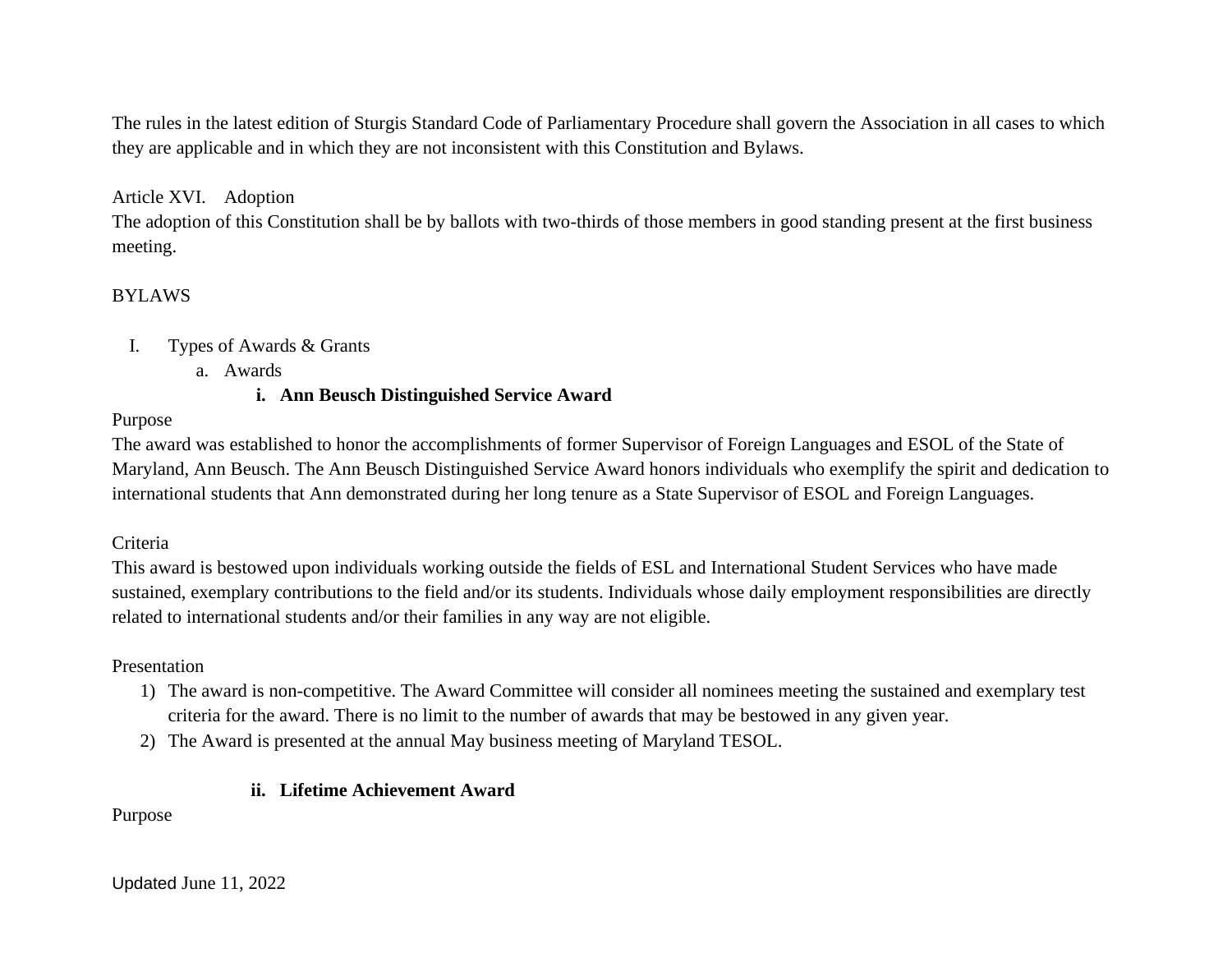This award is established to honor the accomplishments of professionals in the ESL/ESOL field. The Lifetime Achievement award honors individuals who throughout their years of service have exemplified dedication to ESL/ESOL students at any educational level and/or in ESL/ESOL teacher training.

# Criteria

This award is bestowed upon individuals who have been working in the ESL/ESOL field in Maryland for at least 15 years and who have made substantial and exemplary contributions to the field, its students, and /or teachers at any educational level.

# Presentation

- 1) The Awards Committee will consider all nominees meeting the sustained and exemplary test criteria for the award.
- 2) Current members of Maryland TESOL are eligible to make nominations submitted to the Awards Committee within specific time limits.
- 3) There will a limit of 2 awards that may be bestowed in any given year.
- 4) Current Maryland TESOL Board members are ineligible to receive the award.
- 5) The Maryland TESOL Board approves the award to a nominee(s) based on a simple majority vote in favor.
- 6) The award is presented at the annual Maryland TESOL fall conference.
- 7) Qualified nominations not selected in original year of recommendation will be considered again the following year.

# **iii. Teacher of the Year Award**

# Purpose

This annual award is given to one K-12 and one Adult/Higher Education ESOL teacher who have distinguished themselves within that year for specific reasons. Nominees must be ESOL educators in the State of Maryland and a member of Maryland TESOL. The Award is presented at the Annual Spring Dinner & Meeting.

# Eligibility

Nominees must be ESOL educators in the State of Maryland and a member of Maryland TESOL. One K-12 and one Higher Education teacher will be awarded each year.

# Criteria

Updated June 11, 2022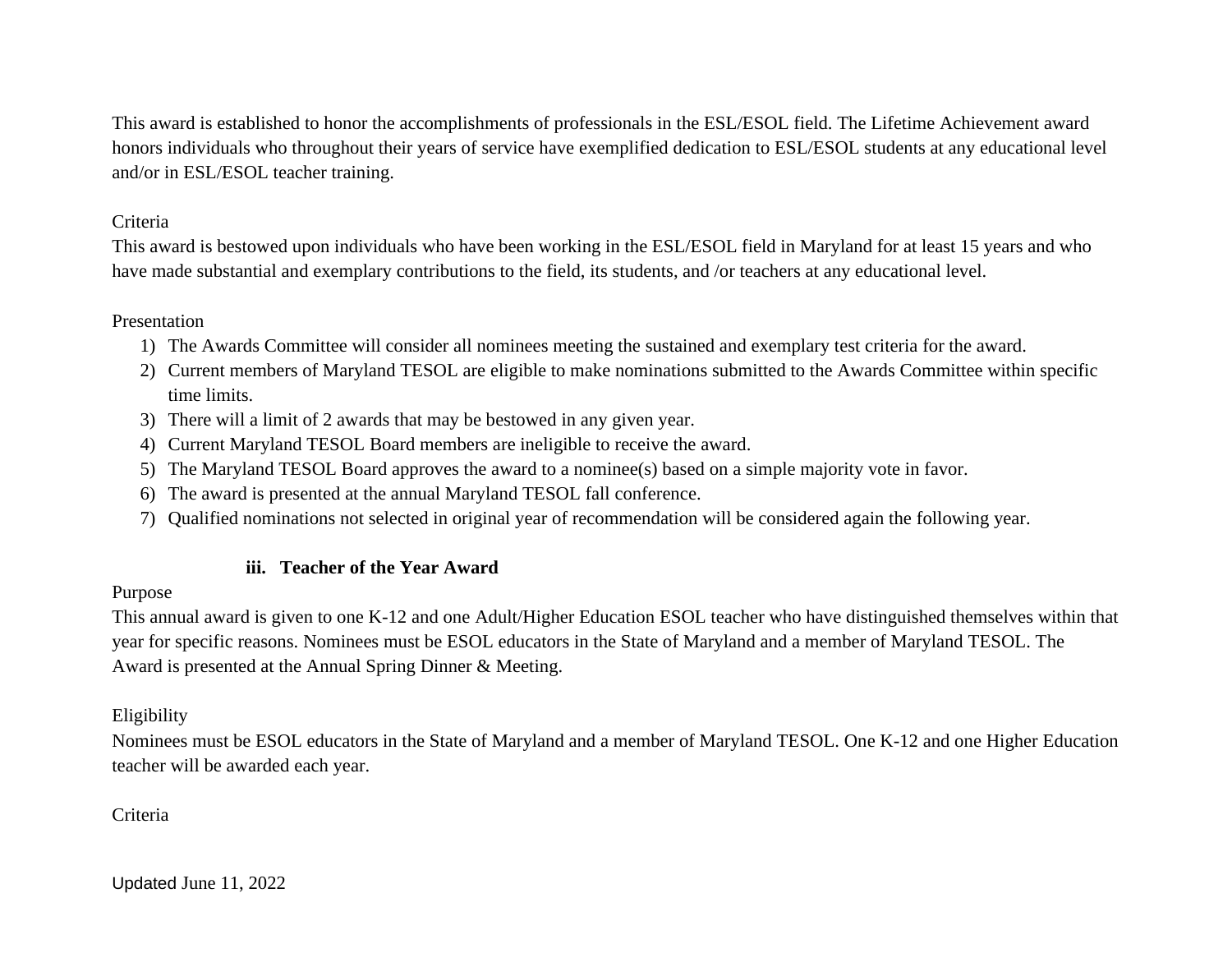Nominations are evaluated on their ability to

-inspire students of all backgrounds and abilities to learn.

-have a positive impact on students and colleagues.

-participate in continuing professional development.

-create a supportive and encouraging learning environment by providing quality language instruction based on well-articulated theory, philosophy, educational research and best practice.

-play an active and useful role in the community as well as in the school demonstrated through collaborative partnerships and relationships.

-demonstrate involvement in the field

-demonstrate evidence of positive teacher effect on student learning through formal and/or informal documentation.

-incorporate innovative and effective lesson strategies and evaluation techniques by utilizing new scholarship from TESOL or related fields.

-demonstrate a commitment to English language teaching.

## Presentation

1) The Awards Committee will consider all nominees meeting the sustained and exemplary test criteria for the award.

- 2) The Award is presented at the Annual Spring Dinner & Meeting.
- 3) The Award winner will receive the following:
	- a. Complimentary invitation to the Annual Spring Dinner
	- b. One-year complimentary MDTESOL membership

# iv. **Student Success Awards**

#### Purpose

This annual award is given to one K-12, one Adult, and one Higher Education ESOL student (current or former) who exemplify success who have distinguished themselves within that year for specific reasons.

# Eligibility

All students nominated must be an English learner (EL) who participated in English language courses/programs with the nominator here in Maryland. All nominators must be current MDTESOL members at the time of the nomination and Spring Dinner.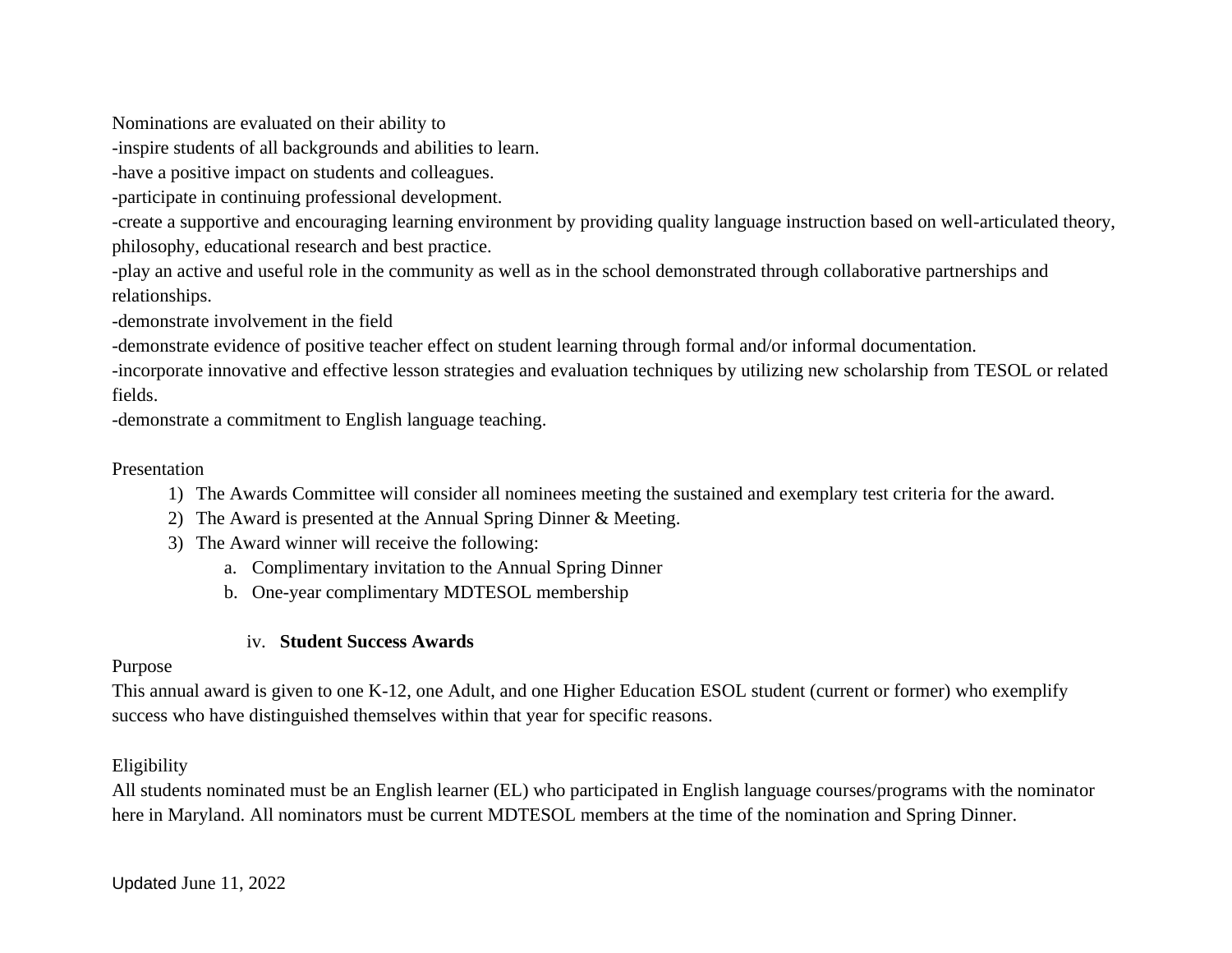## Criteria

Nominations are evaluated on their successes in education, career, or whatever endeavors they have chosen.

## **v. Scholarships**

# Purpose

The scholarship will help awardees to develop more English language skills in pursuit of higher education.

# Eligibility

Two awards will be made to recipients who are or will be pursuing a degree at an accredited institution: a graduating senior who is a current EL or who exited in the past 3 years, and an adult learner of English (currently or formerly).

The application will be on our website. Applications will be reviewed each year by the Awards Committee and presented at the Spring Dinner. The scholarship will be a line item in the budget approved by the board each year. Donations towards the scholarship will be accepted.

# b. Grants

# **i. Professional Development Grant**

# Purpose

The purpose of this award is to reward or recognize individual efforts that promote, benefit and/or enhance the service to students of English as a Second Language.

# Criteria

- 1) The allocation of funding should benefit the profession by way of the knowledge and skills the recipient garners and/or the ideas and efforts the recipient promotes.<sup>1</sup>
- 2) The recipient must be an active contributing member in good standing in Maryland TESOL and not a current member of the Board.

<sup>&</sup>lt;sup>1</sup> A few examples of uses for the Award money are for professional development such as tuition fees, conference related expenses and special projects.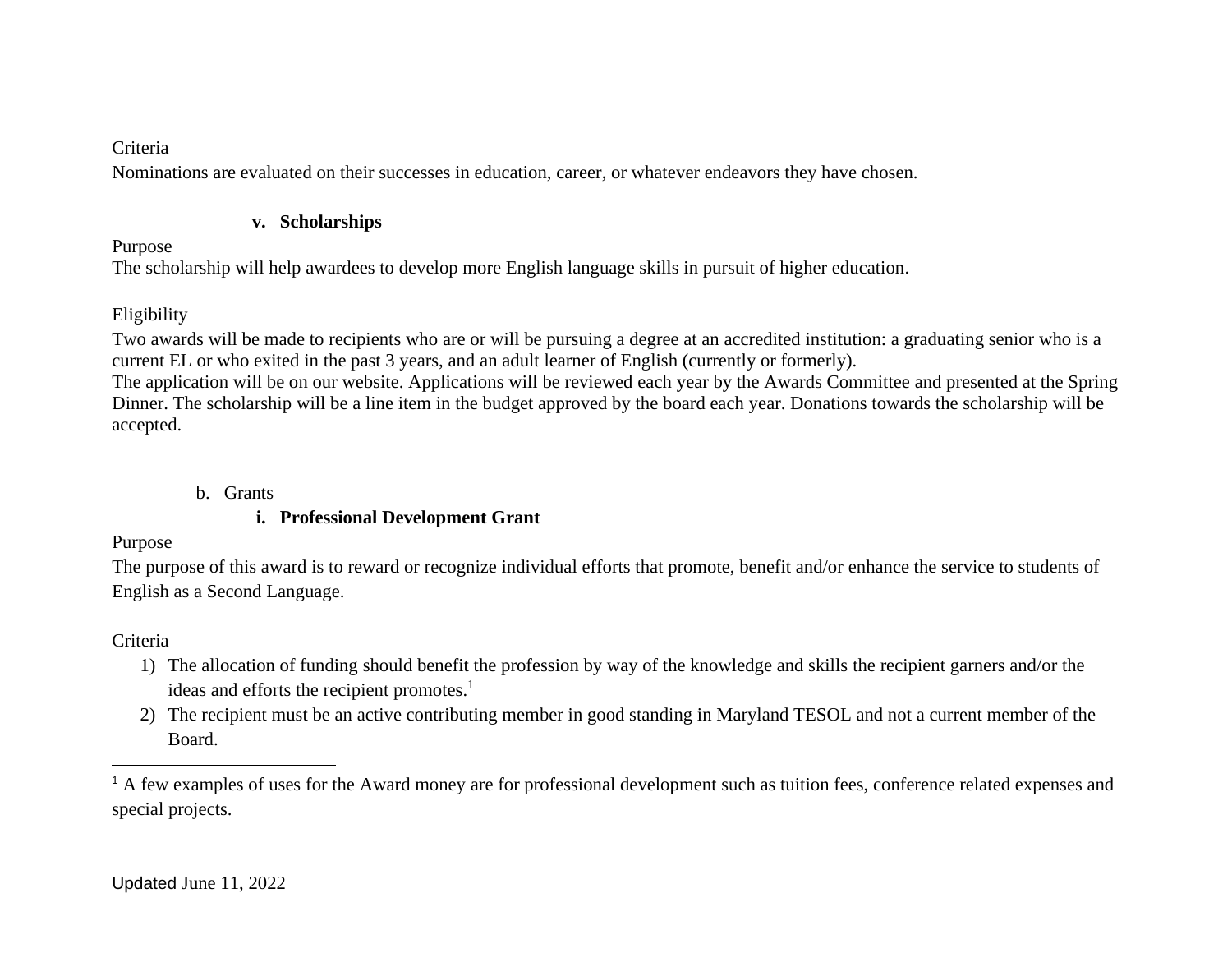3) Each prospective awardee shall submit the Professional Development Award application along with two letters of support related to his or her involvement in ESL/ESOL. The Committee must receive the application at least 21 days before the announcement of the Award.

The recipient is obliged to publicize a summary or overview of how the award was used to benefit our profession as a presentation at the Annual Maryland TESOL Fall Conference. A written summary must be submitted to the Maryland TESOL newsletter.

#### II. Awards & Grants Committee

#### a. Committee Members

The Committee shall consist of five members. It shall be made up of four members who currently serve on the Board. The fifth member shall be the current Past President. It is recommended that the Committee reflects the diversity of the Interest Sections.

The President appoints the Award Committee. The President has full discretion to select the members of the Committee, including the Chair. Newly elected members of Maryland TESOL's Interests Sections are given first consideration.

#### b. Evaluation Procedure

The Committee, in consultation with the current President, shall review the nominations and letters of support, and evaluate each candidate according to the Criteria. Depending on the number of applicants and the available funding, the number of awardees may vary from year to year.

#### III. Disbursement

Each year the President, Treasurer, and other Board members shall recommend the amount of funding for the Award from the established Award Fund Account. The minimum shall be the interest earned that year on a quarter of the current capital with the hope of allotting more. The award given each year may not exceed 50% of the total interest earned on the Award Fund Account for that year. Fundraising projects may also be held to raise money for the Award Fund Account.

# IV. Bylaws Changes

Proposed amendments to the Bylaws may be initiated by simple majority of the Board or may be submitted to the President in petition that is signed by one tenth of the membership in good standing. The Secretary shall notify all of the membership of any proposed bylaw changes to the constitution by mail at least 30 days before the Spring Dinner & Annual Meeting or a special meeting called by